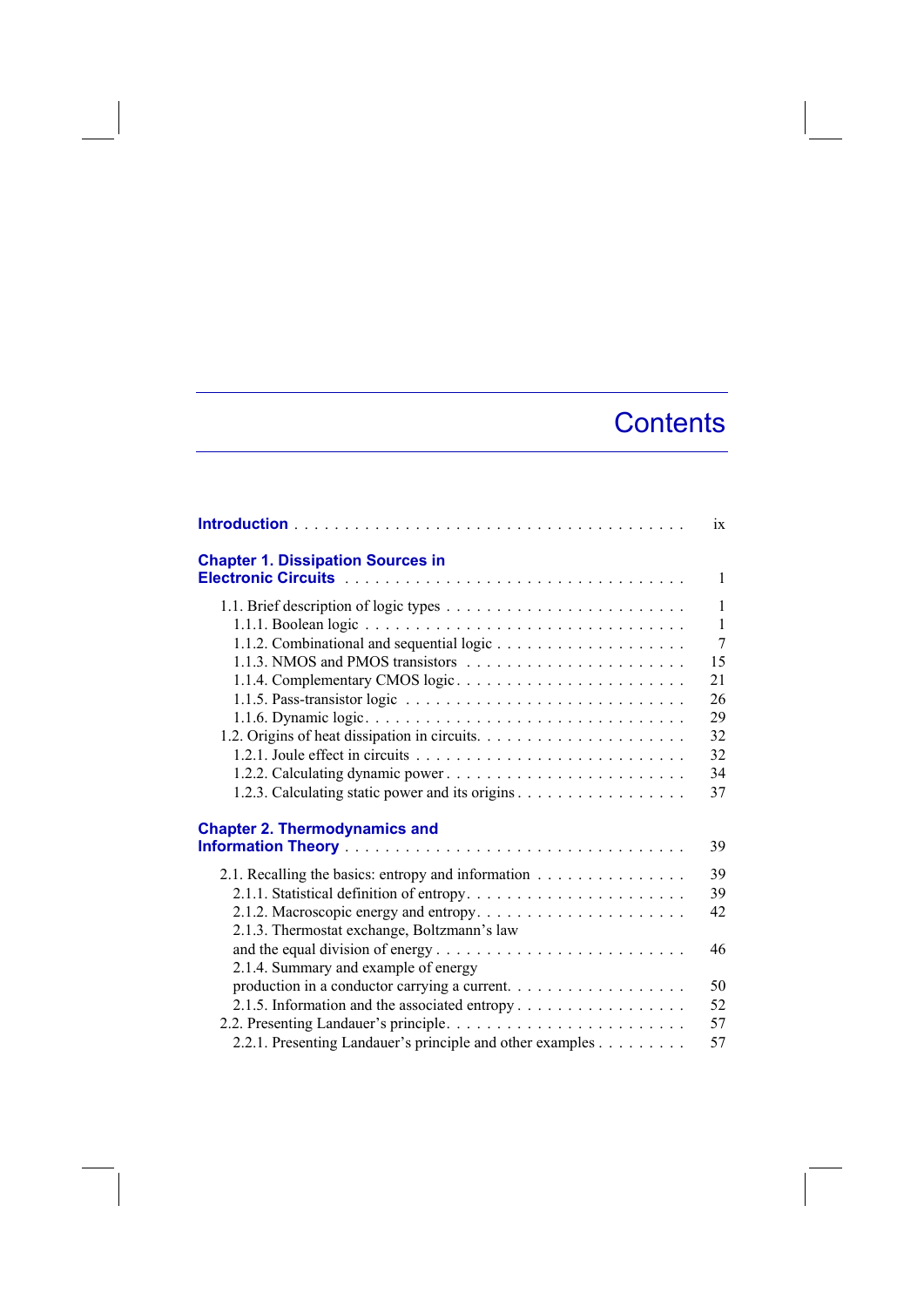| Ultra Low Power Electronics and Adiabatic Solutions |
|-----------------------------------------------------|
|-----------------------------------------------------|

| 2.2.2. Experimental validations of Landauer's principle                                                        | 64<br>66 |
|----------------------------------------------------------------------------------------------------------------|----------|
| 2.3.1. Adiabatic principle of charging capacitors<br>2.3.2. Adiabaticity and reversibility: a circuit approach | 66<br>82 |
| <b>Chapter 3. Transistor Models in CMOS Technology [1] Algebra</b>                                             | 91       |
|                                                                                                                | 91       |
| 3.1.1. State densities and semiconductor properties                                                            | 91       |
|                                                                                                                | 100      |
|                                                                                                                | 102      |
|                                                                                                                | 103      |
|                                                                                                                | 109      |
|                                                                                                                | 114      |
| 3.2.1. Basic principle and brief history of                                                                    |          |
|                                                                                                                | 114      |
| 3.2.2. Transistor architecture and Fermi                                                                       |          |
| pseudo-potentials                                                                                              | 117      |
| 3.2.3. Calculating the current in a long-channel                                                               |          |
|                                                                                                                | 120      |
| 3.2.4. Calculating the current in a                                                                            |          |
|                                                                                                                | 129      |
|                                                                                                                | 132      |
|                                                                                                                | 132      |
|                                                                                                                | 135      |
|                                                                                                                | 136      |
| <b>Chapter 4. Practical and Theoretical</b>                                                                    |          |
|                                                                                                                | 143      |
|                                                                                                                |          |
| 4.1. Speed-dissipation trade-off and limits                                                                    |          |
|                                                                                                                | 143      |
| 4.1.1. From the transistor to the integrated circuit                                                           | 143      |
| 4.1.2. Trade-off between speed and consumption.                                                                | 146      |
| 4.1.3. The trade-off between dynamic consumption                                                               |          |
|                                                                                                                | 149      |
|                                                                                                                | 154      |
| 4.2.1. Recall of the weak inversion properties.                                                                | 154      |
| 4.2.2. Limits to sub-threshold CMOS technology.                                                                | 160      |
| 4.3. Practical and theoretical limits in CMOS technology                                                       | 162      |
| 4.3.1. Economic considerations and                                                                             |          |
|                                                                                                                | 162      |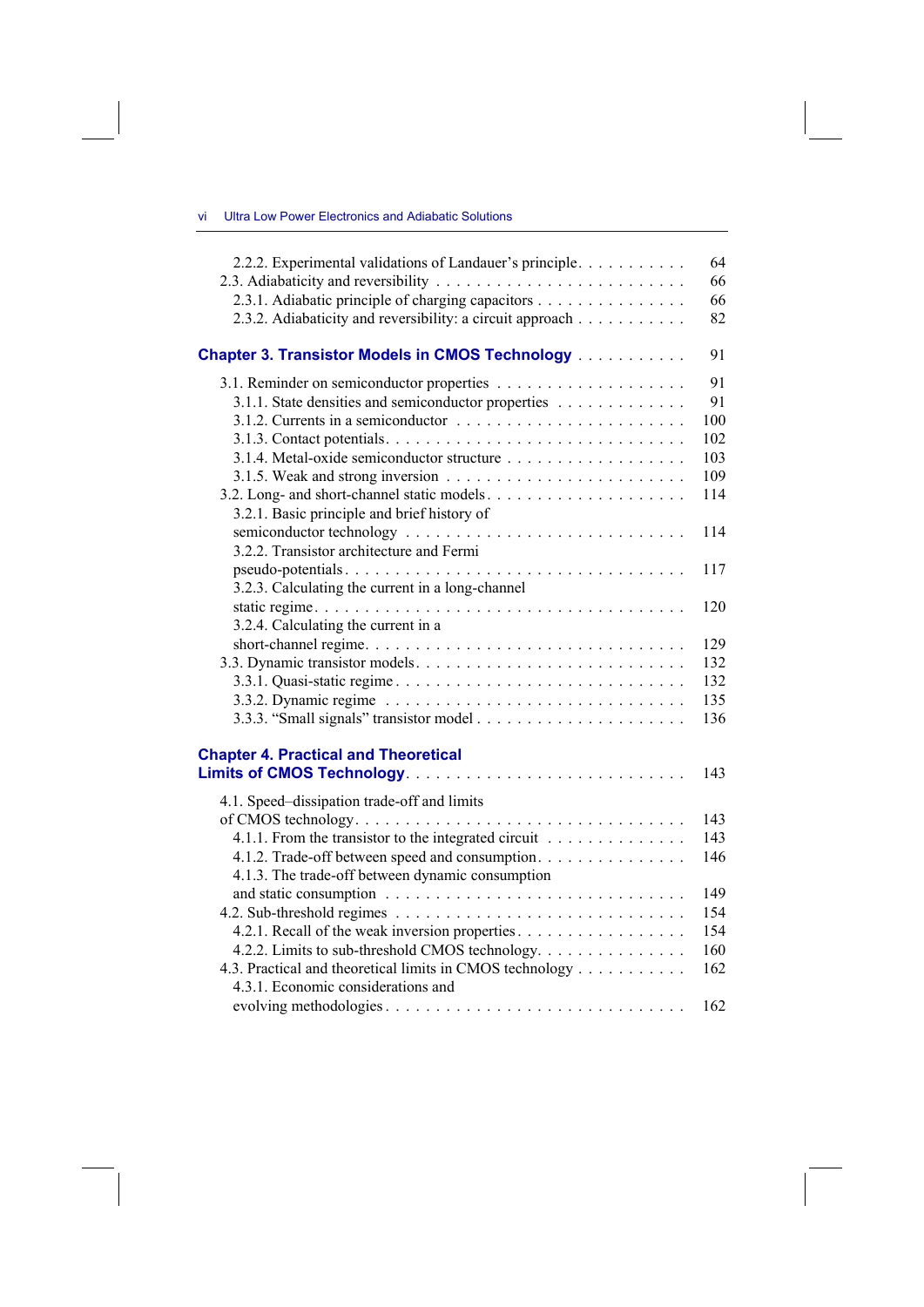| 4.3.2. Technological difficulties: dissipation,                                                  |     |
|--------------------------------------------------------------------------------------------------|-----|
|                                                                                                  | 164 |
|                                                                                                  | 171 |
| <b>Chapter 5. Very Low Consumption at System Level</b>                                           | 177 |
| 5.1. The evolution of power management technologies                                              | 177 |
| 5.1.1. Basic techniques for reducing dynamic power.                                              | 177 |
| 5.1.2. Basic techniques for reducing static power.                                               | 180 |
| 5.1.3. Designing in 90, 65 and 45 nm technology. $\dots \dots \dots \dots \dots$                 | 185 |
|                                                                                                  | 186 |
|                                                                                                  | 186 |
|                                                                                                  | 187 |
|                                                                                                  | 187 |
|                                                                                                  | 188 |
|                                                                                                  | 189 |
|                                                                                                  | 194 |
|                                                                                                  | 194 |
| 5.4.2. Techniques for reducing dissipation                                                       |     |
|                                                                                                  | 199 |
|                                                                                                  |     |
| <b>Chapter 6. Reversible Computing and</b>                                                       | 203 |
|                                                                                                  |     |
|                                                                                                  | 203 |
|                                                                                                  | 203 |
|                                                                                                  | 205 |
| 6.1.3. Conservative gates, linearity and affinity                                                | 206 |
|                                                                                                  | 207 |
|                                                                                                  | 210 |
| 6.1.6. Two basic theorems: "no fan-out"                                                          |     |
|                                                                                                  | 213 |
| 6.2. A few elements for synthesizing a function                                                  | 214 |
| 6.2.1. The problem and constraints on synthesis                                                  | 214 |
|                                                                                                  | 215 |
|                                                                                                  | 218 |
| 6.2.4. The adder example $\ldots \ldots \ldots \ldots \ldots \ldots \ldots \ldots \ldots \ldots$ | 219 |
| 6.2.5. Hardware implementation of reversible gates                                               | 222 |
| 6.3. Reversible computing and quantum computing                                                  | 225 |
|                                                                                                  | 226 |
|                                                                                                  | 227 |
|                                                                                                  | 229 |
|                                                                                                  | 231 |